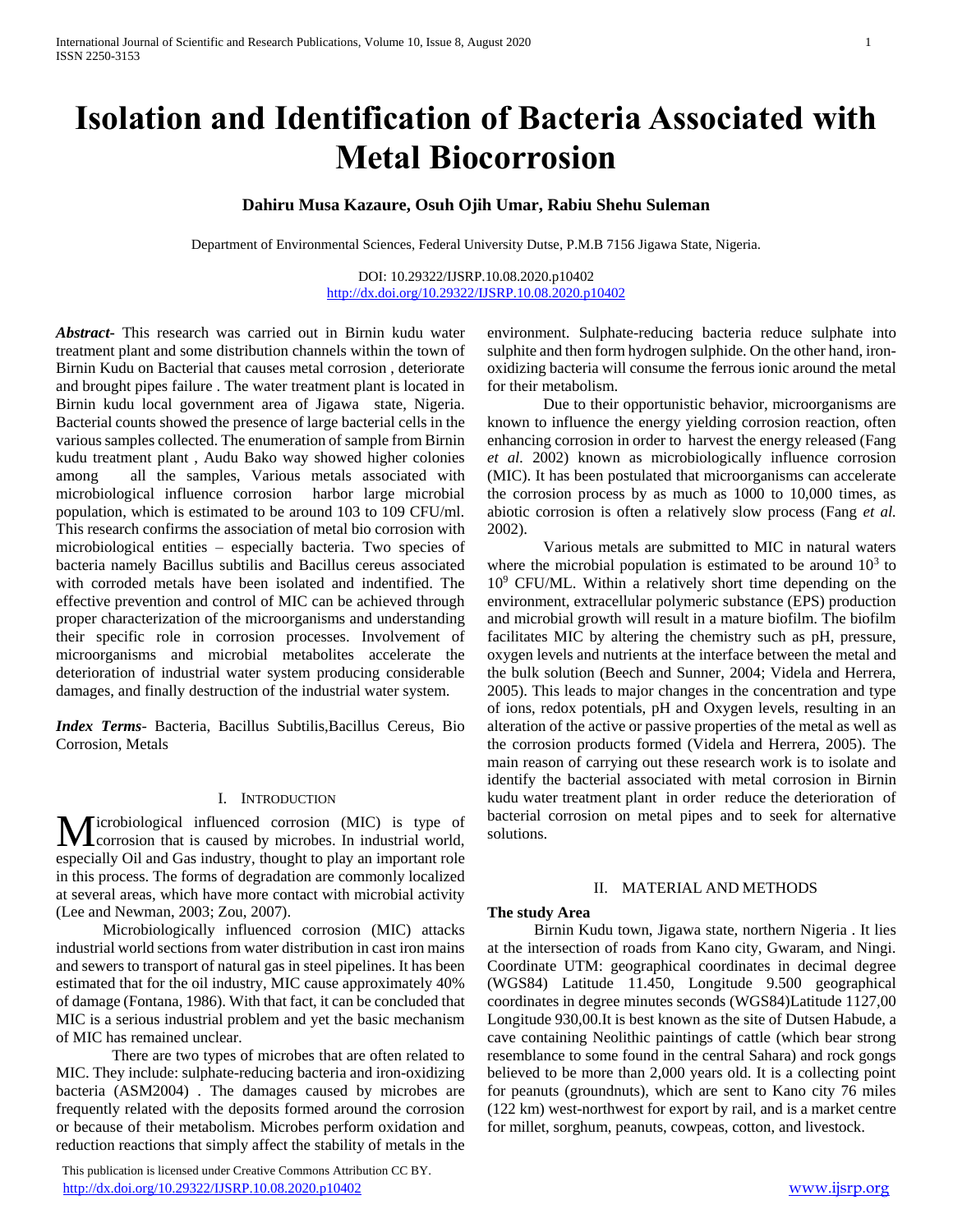Birnin Kudu is a town and a Local Government Area in the south of Jigawa State , Nigeria. It is 120 kilometres south-east of Kano. The town of Birnin Kudu had an estimated population of 27,000 (Census,2006).



# **Topography and Soil**

 Southern part are underlain by granites ,schists nd gneisses of the basement complex. However , the basement complex rocks have undergone weathering to give rise to fairly deep soils which are covered by a sheet of laterite which has been exposed by denudation in some places.

#### *Occupation*

 Agricultural activities is there main occupation in Birnin kudu which includes cultivation of crops such as millet, sorghum, peanuts, cowpeas, cotton and rearing of animals which includes goats, sheeps, and cows (livestock) and few traders.

#### **Relief and drainage**

 The relief is generally undulating ,but the rock outcrops .Birnin kudu the southern part of the state , the relief is about 500- 600 meters above the sea level.

#### *Climate*

 The climate of the Birnin kudu is semi-arid , which is characterized by a long dry season and short wet season .The temperature out regime is warm to hot. The mean annual temperature is about  $25^{\circ}$ c but the mean monthly values range between 21<sup>o</sup>c in the coldest month and 31<sup>o</sup>c in the hottest month. Vegetation

 Guinea savannah vegetation are found in the Birnin kudu which is the southern part of the state. Extensive open grasslands,

 This publication is licensed under Creative Commons Attribution CC BY. <http://dx.doi.org/10.29322/IJSRP.10.08.2020.p10402> [www.ijsrp.org](http://ijsrp.org/)

with few scattered stunted trees, are characteristics of the vegetation.

#### **Sample collection**

 Samples of pipe scrape were collected from five areas, these includes:

- 1. First sample is located at Audu Bako ways, and the area is situated at the middle of the city, most of the pipe linkages that supplies water to Birnin kudu passes through the area.
- 2. Second sample is located at Gangare area, the pipe scrape is found within distribution channels in Gangare Area.
- 3. Third sample is located at Zango quarters water treatment plant branch Birnin kudu. The branch supplies water to most parts of the Zango quarters
- 4. Fourth and fifth sample were found from the service tank pipes in Birnin kudu water treatment plant ,which were the main pipes that discharge the water to the storage tank for the distribution pipes within the town.

 Samples of pipe scrape were collected in sterile bottles with the aid of sterile lancet from each location and were taken to the laboratory for microbiological analysis at controlled temperature.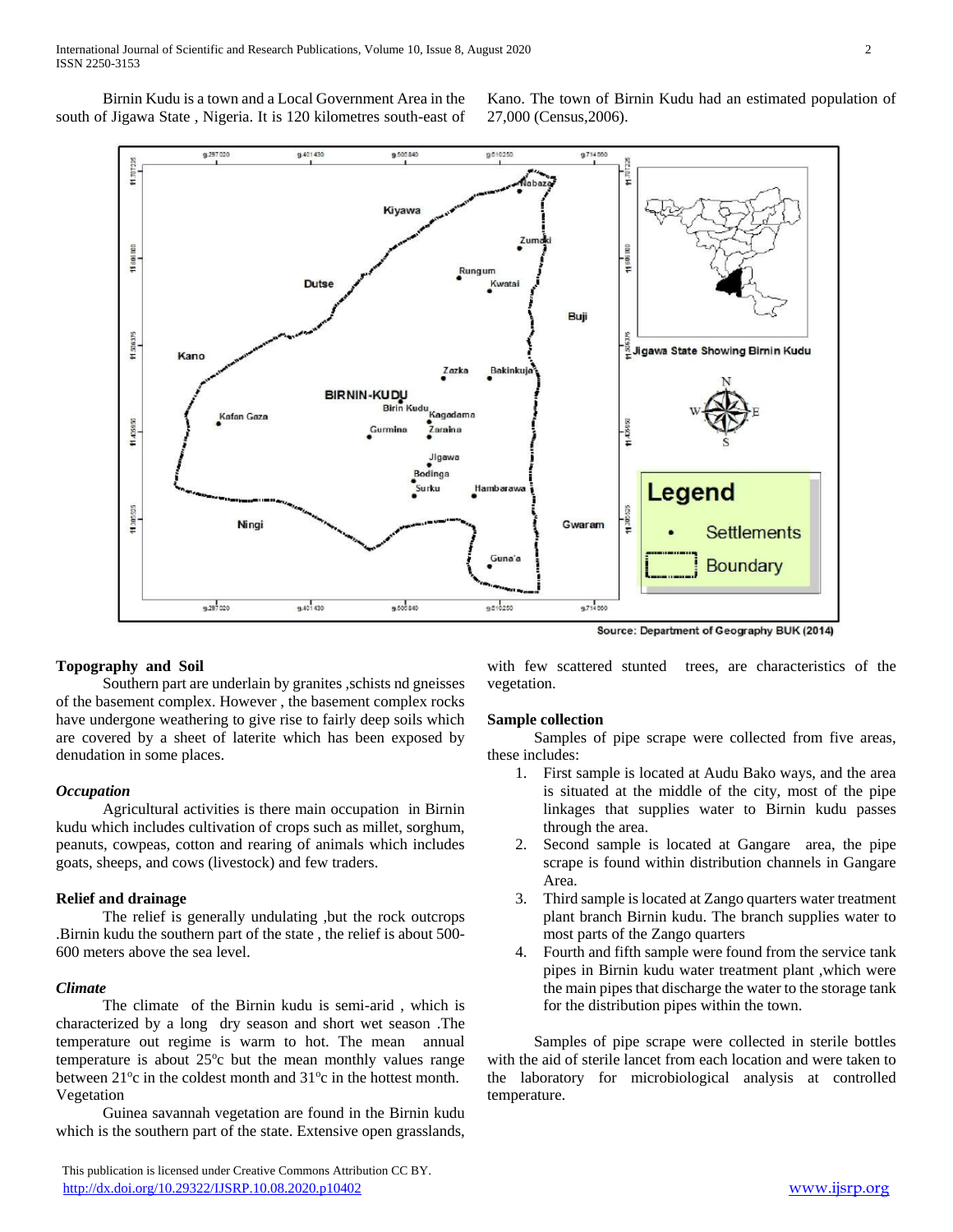Serial dilution of the samples were carried out by suspending 1gram of pipe scrapings into a test tube containing 9ml of peptone water and diluted up to six folds dilutions.

#### **Methods**

# **Samples and sampling Technique**

 Samples of pipe scrape were collected randomly from Birnin kudu Water Treatment plant and other distribution channels within Birnin kudu town Jigawa state

#### **Sampling preparation**

 Samples of pipe scrape collected were taken to the laboratory for microbiological analysis at controlled temperature 37<sup>o</sup>c. Serial dilution of the samples were carried out by suspending 1gram of pipe scrapings into a test tube containing 9ml of peptone water and dilute up to six folds dilutions.

# *Experimental Techniques*

# **Enumeration and Isolation of Bacteria**

Aliquots (1ml) of the  $10^{-6}$  dilution samples (Pipe scrapings) were inoculated using spreader (spread method) into Winogradski medium and were incubated at 37<sup>0</sup>C for 1-3days. Viable colonies were counted using colony counter and expressed as CFU/ml/Sub-culture of the colonies were carried out using wire loop (streak method) and have been incubated at  $37^0C$  for 1-3 days. Distinct colonies were selected and cultured on slants as pure colonies for further investigation.

#### **Characterization of Isolates**

Isolates were characterize based on the following characteristic

#### **Morphology: Gram Stain**

 A looful of organisms were placed on a clean microscope slide. A thin smear were also prepared on a clean microscopic slide. Heat fixation were carried out showing the slide in flame. The slide were flooded with crystal violet for immunities, the slide were rinsed up with water . A few drops of gram's loading were added to cover the smear and allowed to reacted for 30 seconds. The slide were decolorized with 95% ethanol and rinsed water. The slide were flooded with safranine and allowed to reacted for one minutes and rinsed with tap water, the slide were bloated dry and observed under oil immersion objective.

#### **Identification of Bacteria**

# Table 1. LEVEL OF BACTERIAL COUNT

| S/N | <b>Sampling Area</b>  |  | No. of samples Range count (cfu/g)                | Average count $(cfu/g)$ |
|-----|-----------------------|--|---------------------------------------------------|-------------------------|
|     | Audu Bako way         |  | $5.8\times10^{6}$ cfu/g-3.7 $\times10^{6}$ cfu/g  | $4.6 \times 10^6$ cfu/g |
|     | 2 Gangare Area        |  | $4.7\times10^{6}$ cfu/g-2.9×10 <sup>6</sup> cfu/g | $3.9\times10^{6}$ cfu/g |
|     | 3 Zango quarters      |  | $4.2\times10^{6}$ cfu/g-2.7×10 <sup>6</sup> cfu/g | $3.4\times10^{6}$ cfu/g |
|     | 4 Service tank pipe 1 |  | $3.9\times10^{6}$ cfu/g-2.2×10 <sup>6</sup> cfu/g | $3.1\times10^{6}$ cfu/g |
|     | 5 service tank pipe 2 |  | $4.0\times10^{6}$ cfu/g-2.5×10 <sup>6</sup> cfu/g | $3.3\times10^{6}$ cfu/g |
|     |                       |  |                                                   |                         |

| Sample E       | Gs | ີ<br>Mor | Cat |                              | Ind<br>Cit               |   | Organism |
|----------------|----|----------|-----|------------------------------|--------------------------|---|----------|
| $\rm E_{1}$    |    |          |     | -                            |                          |   | subtilis |
| E <sub>2</sub> | D  |          |     | $\qquad \qquad \blacksquare$ | $^+$                     | B | subtilis |
| E٩             | D  |          |     | $\overline{\phantom{a}}$     | $\mathrm{+}$             |   | cereus   |
| E4             |    |          |     | $\overline{\phantom{0}}$     | $\overline{\phantom{0}}$ | в | cereus   |
| E٢             | D  |          |     | $\qquad \qquad \blacksquare$ | $\div$                   |   | subtilis |

 Isolated colonies were identified based on morphology and biochemical tests. Fawole and Oso, 1988

# **Laboratory Analysis**

# **Winogradski media**

 Winogradski media were prepared, Composition of Winogradski medium is (g/L);

| $K_2HPO_4$                           | 0.5 |
|--------------------------------------|-----|
| MgSO <sub>4</sub> .7H <sub>2</sub> O | 0.5 |
| CaCl <sub>2</sub> .2H <sub>2</sub> O | 0.2 |
| NaNO <sub>3</sub>                    | 0.5 |
| NH <sub>4</sub> NO <sub>3</sub>      | 0.5 |
| ammonium iron citrate                | 6.0 |

 The pHs of the medium were adjusted to 7.2 and autoclaved at 121°C for 15 mins.

### **Biochemical Test**

#### **Catalase test**

 Small amount of bacterial colony were transferred to a surface of clean, glass slide which were allowed to dry using a loop, a drop of  $3\%$  H<sub>2</sub>O<sub>2</sub> were on the slide and were mixed thoroughly. A positive result is the rapid evolution of oxygen (within 5-10 sec.) as evidenced by bubbling, while a negative result is no bubbles or only a few scattered bubbles.

#### **Citrate test**

 To a sterile simon's citrate medium, a loopful of 24 hours old culture were incubated aseptically. Incubation was done at  $37^0C$  for 24 hours after which they were examined daily for turbidity for a period of 3 days. Turbidity indicates citrate utilization.

#### **Indole production test:**

 A looful of the isolate were incubated in the sterile nutrient broth. Incubation were done at  $37^{\circ}$ C for 48 hours. After incubation, 0.5ml of Kovac's reagent were added and shake, this were examined after one minute. A red colour in the reagent layer indicates indole production.

III. RESULT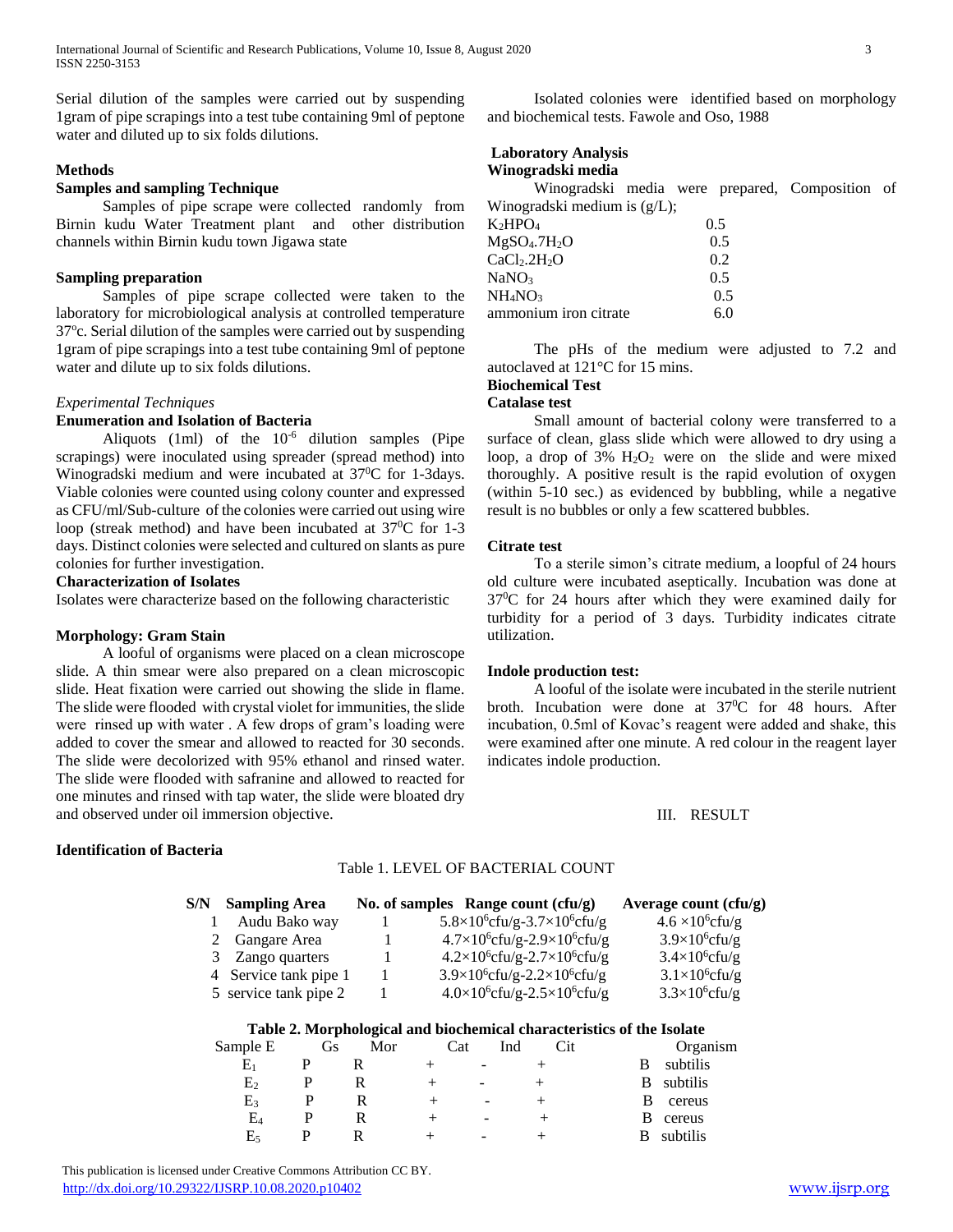|                                                                      |                |                             |                             |                |                          |                    | Table 3 Morphological and biochemical characteristics of the Isolate |                  |                            |
|----------------------------------------------------------------------|----------------|-----------------------------|-----------------------------|----------------|--------------------------|--------------------|----------------------------------------------------------------------|------------------|----------------------------|
|                                                                      | Sample F       |                             | Mor<br>Gs                   |                | Cat                      | Ind                | Cit                                                                  |                  | Organism                   |
|                                                                      | $F_1$          | $\mathbf{P}$                | $\mathbb{R}$                | $\overline{+}$ |                          | $+$                |                                                                      | subtilis<br>B    |                            |
|                                                                      | F <sub>2</sub> | $\mathbf P$                 | $\mathbb{R}$                | $+$            |                          | $^{+}$             |                                                                      | B cereus         |                            |
|                                                                      | $F_3$          | P                           | $\mathbf R$                 | $^{+}$         |                          | $^{+}$             |                                                                      | B<br>subtilis    |                            |
|                                                                      | F <sub>4</sub> | $\mathbf{P}$                | $\mathbf R$                 | $+$            |                          | $+$                |                                                                      | B cereus         |                            |
|                                                                      | $F_5$          | P                           | $\mathbb{R}$                | $+$            |                          | $^{+}$             |                                                                      | B<br>cereus      |                            |
| KEY:                                                                 | GS-gram stain  |                             | CAT-catalase IND-indole     |                |                          |                    |                                                                      |                  | MOR-morphology CIT-citrate |
|                                                                      |                |                             |                             |                |                          |                    | Table 4 Morphological and biochemical characteristics of the Isolate |                  |                            |
|                                                                      | Sample G       |                             | Gs<br>Mor                   |                | Cat                      | Ind                | Cit                                                                  | Organism         |                            |
|                                                                      | $G_1$          | ${\bf P}$                   | $\mathbf R$                 | $^{+}$         |                          | $^{+}$             |                                                                      | B<br>cereus      |                            |
|                                                                      | G <sub>2</sub> | ${\bf P}$                   | $\mathbb{R}$                | $+$            | $\frac{1}{2}$            | $+$                |                                                                      | subtilis<br>B    |                            |
|                                                                      | $G_3$          | P                           | $\mathbb{R}$                | $+$            |                          | $+$                |                                                                      | subtilis<br>B    |                            |
|                                                                      | G <sub>4</sub> | $\mathbf{P}$                | $\mathbb{R}$                | $^{+}$         |                          | $+$                |                                                                      | B<br>subtilis    |                            |
|                                                                      | G <sub>5</sub> | $\mathbf P$                 | $\mathbf{R}$                | $^{+}$         |                          | $+$                |                                                                      | B<br>cereus      |                            |
| KEY:                                                                 | GS-gram stain  |                             |                             |                |                          |                    | CAT-catalase IND-indole MOR-morphology CIT-citrate                   |                  |                            |
|                                                                      |                |                             |                             |                |                          |                    |                                                                      |                  |                            |
| Table 5 Morphological and biochemical characteristics of the Isolate |                |                             |                             |                |                          |                    |                                                                      |                  |                            |
|                                                                      | Sample H       |                             | Mor<br><b>Gs</b>            |                | Cat                      | Ind                | Cit                                                                  |                  | Organism                   |
|                                                                      | $H_1$          | $\mathbf{P}$                | $\mathbb{R}$                | $+$            | ÷,                       | $+$                |                                                                      | subtilis<br>B    |                            |
|                                                                      | H <sub>2</sub> | $\mathbf{P}$                | $\mathbb{R}$                | $+$<br>$+$     | $\blacksquare$           | $^{+}$             |                                                                      | B<br>subtilis    |                            |
|                                                                      | $H_3$          | $\mathbf{P}$                | $\mathbf R$                 |                |                          | $+$                |                                                                      | B<br>subtilis    |                            |
|                                                                      | $H_4$<br>$H_5$ | $\mathbf P$<br>$\mathbf{P}$ | $\mathbf R$<br>$\mathsf{R}$ | $+$            |                          | $^{+}$             |                                                                      | B<br>cereus<br>B |                            |
|                                                                      |                |                             |                             | $+$            |                          | $^{+}$             |                                                                      | cereus           |                            |
| KEY:                                                                 | GS-gram stain  |                             |                             |                |                          |                    | CAT-catalase IND-indole MOR-morphology                               |                  | CIT-citrate                |
|                                                                      |                |                             |                             |                |                          |                    | Table 6 Morphological and biochemical characteristics of the Isolate |                  |                            |
|                                                                      | Sample I       |                             | Mor<br><b>Gs</b>            |                | Cat                      | Ind                | Cit                                                                  | Organism         |                            |
|                                                                      | I <sub>1</sub> | $\mathbf{P}$                | $\mathbf{R}$                | $^{+}$         | $\overline{a}$           | $^{+}$             | B                                                                    | subtilis         |                            |
|                                                                      | I <sub>2</sub> | P                           | $\mathbf R$                 |                | $\overline{\phantom{m}}$ | $^{+}$             |                                                                      | B<br>cereus      |                            |
|                                                                      | I <sub>3</sub> | P                           | $\mathbf{R}$                | $+$            |                          | $^{+}$             | B                                                                    | subtilis         |                            |
|                                                                      | I <sub>4</sub> | P                           | $\mathbf{R}$                | $+$            |                          | $\hspace{0.1mm} +$ | B                                                                    | cereus           |                            |
|                                                                      | I <sub>5</sub> | P                           | $\mathbf{R}$                | $^{+}$         |                          | $^{+}$             | <sub>B</sub>                                                         | subtilis         |                            |
| KEY:                                                                 | GS-gram stain  |                             | CAT-catalase IND-indole     |                |                          |                    |                                                                      | MOR-morphology   | CIT-citrate                |
|                                                                      |                |                             |                             |                |                          |                    |                                                                      |                  |                            |

**KEY:** GS-gram stain CAT- catalase IND-indole MOR-morphology CIT-citrate

# **Table 7: Frequency distribution**

| Number of appearance (%) |  |  |  |
|--------------------------|--|--|--|
| 11 (44)                  |  |  |  |
| 14(56)                   |  |  |  |
|                          |  |  |  |

#### IV. DISCUSSION

 Result shows that from all the sample collected from Audu Bako way of Birnin kudu town  $E_1$  has highest colonies  $(5.8\times10^{6}$ cfu/g) when compared with the other sample collected from the same area. Similarly, in Gangare area of the same town the sample leveled  $F_1$  contain highest number of bacterial colony count (*(4.7×10<sup>6</sup> cfu/g)*than the other samples collected from the same area. This shows that conditions favorable for the growth of the microbes (bacteria) were available in these areas. The conditions includes Temperature and PH as described in the work of Hamilton(1994),who said temperature and PH are among the parameters that govern the bacterial growth. Furthermore, Sample collected from Zango quarters of the same town that is Birnin Kudu town the sample leveled  $G_1$  recorded the highest number of bacterial colony in comparism to the rest of the samples collected

from the same area. The areas have recorded large number of bacterial colonies indicating the presence of the microbes in the area which are potential to be causing corrosion in water pipes which may finally cause considerable damage and deterioration of the system at large. This look similar to the statement made by Allison (2003), who says involvement of microorganism and microbial metabolite accelerate the deterioration of industrial water system producing considerable damages, and destruction of the industrial water system.

 In the same vein the result obtain from the samples collected at Birnin kudu water treatment plant from service tank levelled  $H_1(3.9 \times 10^6$ cfu/g) and service tank pipe 2 levelled  $I_1$  $(4.0\times10^{6}$ cfu/g) which served as the main pipes that discharge water to storage tank for consumers distribution within the town had recorded highest colonies of bacteria than the rest of the pipes sample from the treatment plant in the study area. Bacteria was

 This publication is licensed under Creative Commons Attribution CC BY. <http://dx.doi.org/10.29322/IJSRP.10.08.2020.p10402> [www.ijsrp.org](http://ijsrp.org/)